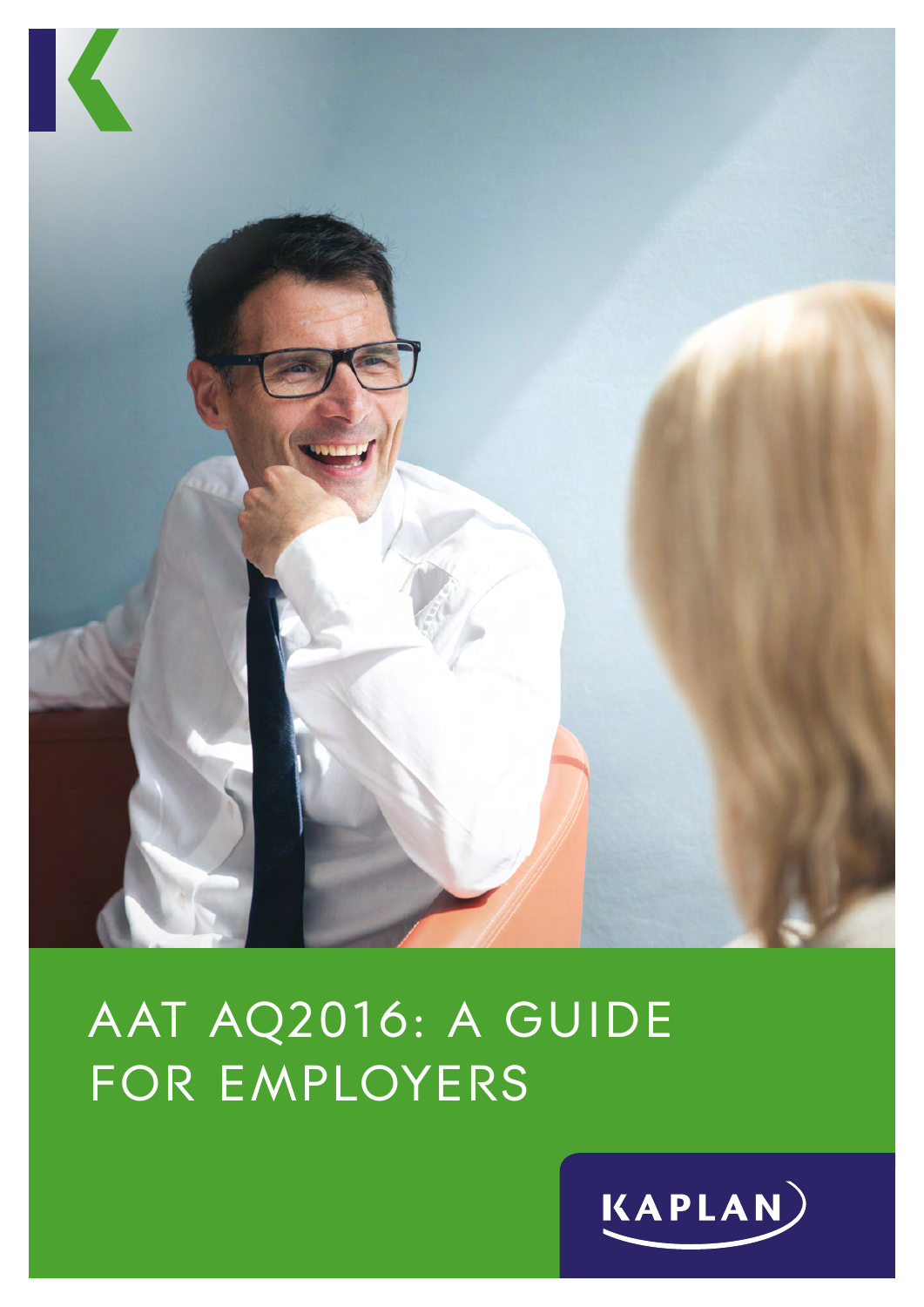### KEY CHANGES UNDER AQ2016: WHAT DO THESE MEAN FOR ME AND MY STUDENTS?

#### NEW NAMING FOR AQ2016 LEVELS

For **AQ2016**, AAT have renamed each of the Levels, with Levels now referred to as **Qualifications**.



| Synoptic assessments test a student's<br>The resit rule only applies to students<br>Students will be awarded a grade on<br>understanding of connections between<br>who are 16-18 on the Foundation (L2) &<br>completion of their qualification (level).<br>the different topics covered across the<br>Advanced (L3) qualifications living in the<br>qualification (level).<br>UK (excluding Scotland).<br>The grade is determined by weighting<br>the percentage students have achieved<br>on each assessment as follows:<br>Each qualification (level) has one<br>It does not apply to:<br>synoptic assessment.<br>$\triangleright$ Students who are 19 years and over<br>$\triangleright$ Distinction (90%+ weighted average)<br>It is a computer based exam, that a<br>Merit (80% - 89% weighted average)<br>$\blacktriangleright$ Apprentices<br>×.<br>student will attempt once they have<br>Pass (70% - 79% weighted average)<br>completed the other core units within<br>Students subject to the resit rule will only<br>the qualification.<br>be able to attempt each assessment twice<br>Students will be told their percentage for<br>within a 24 month registration period.<br>each assessment and will be able to resit<br>To be successful in the synoptic<br>an assessment in an attempt to improve<br>assessments students will have to<br>If a student isn't subject to the rule they<br>their grade if they wish.<br>demonstrate their overall accountancy<br>have no restrictions on the number of<br>skills, retaining and demonstrating their<br>attempts they have at any unit<br>Employers can see how well a student has<br>knowledge from all of the core units<br>assessment.<br>performed in their exams, which could be<br>within each qualification. Some students<br>useful information when assessing<br>may find this quite daunting so Kaplan<br>overall workplace performance.<br>courses have been designed to provide<br>additional support and resources to give<br>students the confidence they need. | <b>Synoptic assessments</b> | <b>Changes to re-sitting assessments</b> | <b>Qualification grading</b> |
|--------------------------------------------------------------------------------------------------------------------------------------------------------------------------------------------------------------------------------------------------------------------------------------------------------------------------------------------------------------------------------------------------------------------------------------------------------------------------------------------------------------------------------------------------------------------------------------------------------------------------------------------------------------------------------------------------------------------------------------------------------------------------------------------------------------------------------------------------------------------------------------------------------------------------------------------------------------------------------------------------------------------------------------------------------------------------------------------------------------------------------------------------------------------------------------------------------------------------------------------------------------------------------------------------------------------------------------------------------------------------------------------------------------------------------------------------------------------------------------------------------------------------------------------------------------------------------------------------------------------------------------------------------------------------------------------------------------------------------------------------------------------------------------------------------------------------------------------------------------------------------------------------------------------------------------------------------------------------------------------------------------------------------------------|-----------------------------|------------------------------------------|------------------------------|
|                                                                                                                                                                                                                                                                                                                                                                                                                                                                                                                                                                                                                                                                                                                                                                                                                                                                                                                                                                                                                                                                                                                                                                                                                                                                                                                                                                                                                                                                                                                                                                                                                                                                                                                                                                                                                                                                                                                                                                                                                                            |                             |                                          |                              |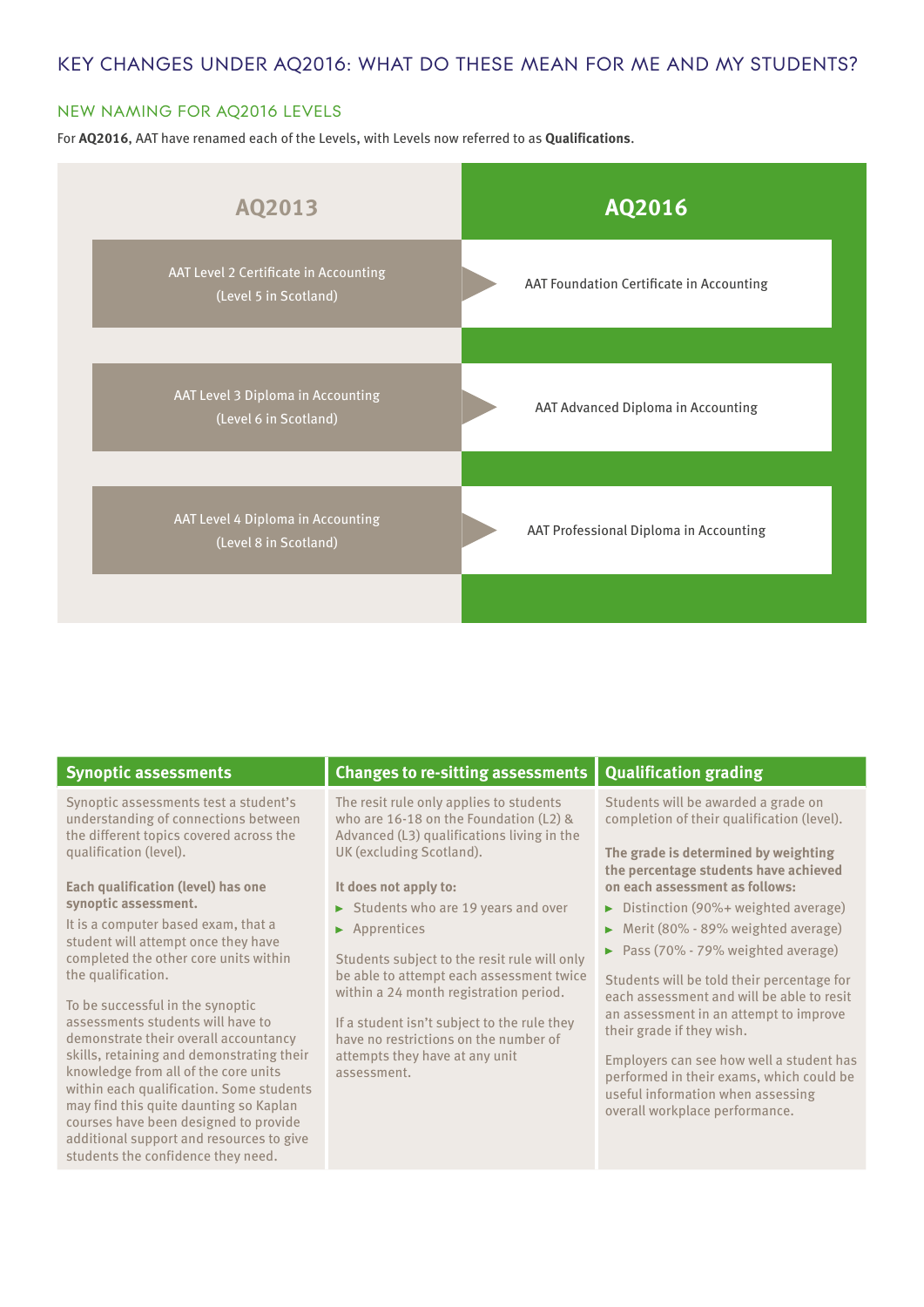## OVERVIEW OF AQ2016 QUALIFICATIONS

#### AAT FOUNDATION CERTIFICATE IN ACCOUNTING LEVEL 2



- Four unit assessments
- One synoptic assessment
- 240 guided learning hours (GLH)

#### AAT ADVANCED DIPLOMA IN ACCOUNTING LEVEL 3

| Advanced<br>Bookkeeping<br>$(90$ GLH $)$ | <b>Final Accounts</b><br>Preparation<br>$(60$ GLH $)$ | Management<br>Accounting:<br>Costing<br>$(80$ GLH $)$ | Indirect<br>Tax<br>$(60$ GLH $)$ | Ethics for<br>Accountants<br>$(50$ GLH $)$ | Spreadsheets<br>for Accounting<br>$(50$ GLH $)$ |  |
|------------------------------------------|-------------------------------------------------------|-------------------------------------------------------|----------------------------------|--------------------------------------------|-------------------------------------------------|--|
| Unit<br>assessment                       | Unit<br>assessment                                    | Unit<br>assessment                                    | Unit<br>assessment               |                                            |                                                 |  |
| Synoptic assessment                      |                                                       |                                                       |                                  |                                            |                                                 |  |

- Four unit assessments
- One synoptic assessment • 390 guided learning hours (GLH)

#### AAT PROFESSIONAL DIPLOMA IN ACCOUNTING LEVEL 4



• Five unit assessments (Three units plus two optional unit assessments)

• One synoptic assessment

• 420 guided learning hours (GLH)